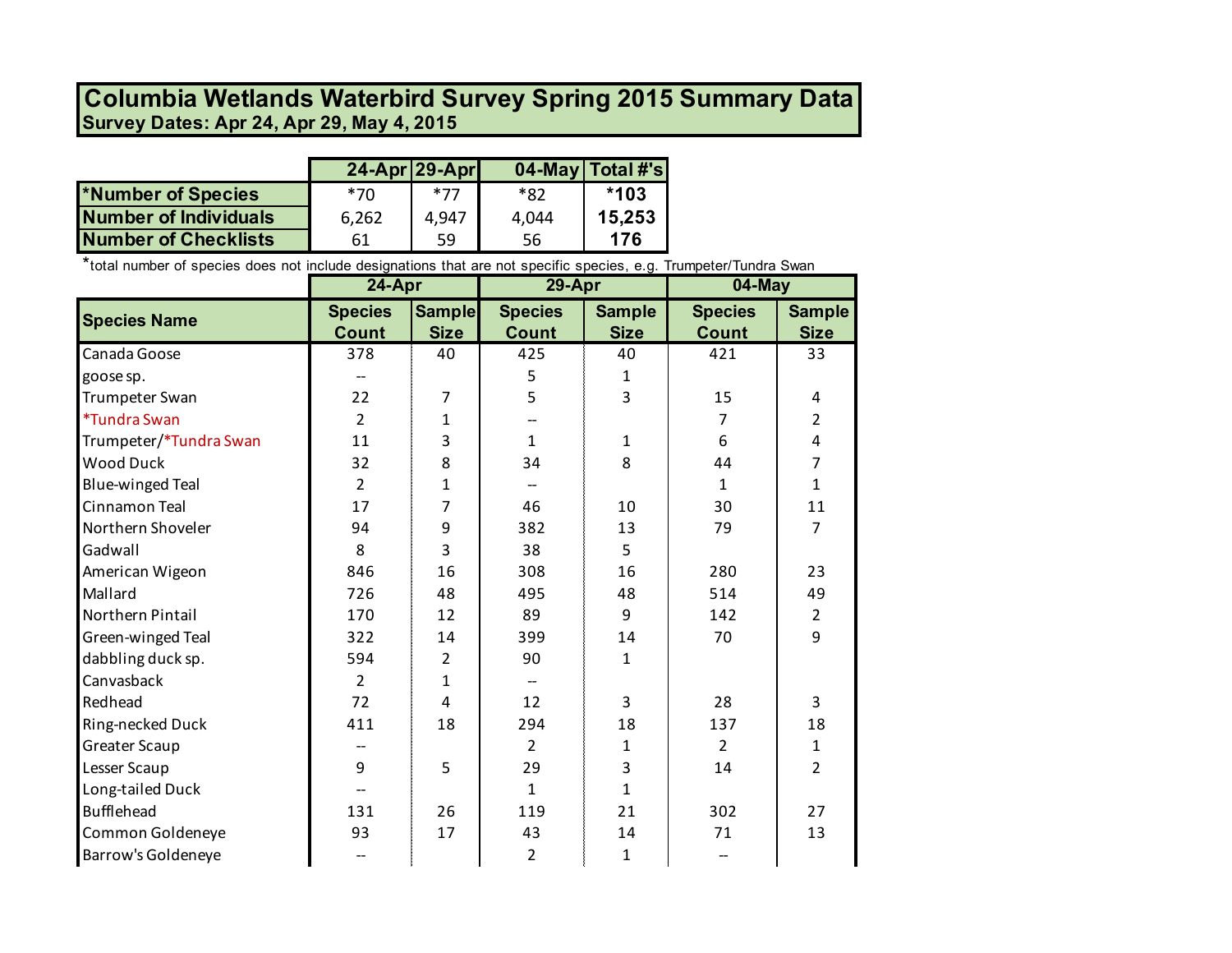| <b>Hooded Merganser</b>   | 89             | 19                      | 94             | 22             | 108            | 21             |
|---------------------------|----------------|-------------------------|----------------|----------------|----------------|----------------|
| Common Merganser          | 89             | 12                      | 21             | 5              | 84             | 12             |
| Red-breasted Merganser    | $\overline{2}$ | $\mathbf{1}$            |                |                | 3              | $\overline{2}$ |
| merganser sp.             |                |                         | $\overline{2}$ | $\mathbf{1}$   |                |                |
| <b>Ruddy Duck</b>         | 9              | $\overline{2}$          | 14             | $\overline{2}$ | 16             | 3              |
| duck sp.                  | 765            | $\overline{\mathbf{4}}$ | 31             | $\overline{2}$ | 70             | 3              |
| waterfowl sp.             | 3              | $\overline{2}$          | 639            | 10             | 361            | 9              |
| <b>Ruffed Grouse</b>      |                |                         | $\overline{2}$ | $\overline{2}$ | $\mathbf{1}$   | $\mathbf{1}$   |
| Pied-billed Grebe         | 10             | $\overline{7}$          | 5              | 4              | 9              | 4              |
| *Horned Grebe             | $\mathbf{1}$   | $\mathbf{1}$            | 11             | $\mathbf{1}$   | 43             | 4              |
| Red-necked Grebe          | 14             | 6                       | 10             | 4              | 78             | 8              |
| *Eared Grebe              |                |                         | $\mathbf 1$    | $\mathbf{1}$   | 11             | $\overline{2}$ |
| *Horned/Eared Grebe       |                |                         |                |                | 5              | $\mathbf{1}$   |
| *Western Grebe            | $\mathbf{1}$   | $\mathbf{1}$            | --             |                | 11             | 3              |
| grebe sp.                 |                |                         | $\mathbf 1$    | $\mathbf{1}$   |                |                |
| <b>Mourning Dove</b>      |                |                         |                |                | $\mathbf{1}$   | $\mathbf{1}$   |
| Rock Pigeon               | $\overline{2}$ | $\mathbf{1}$            |                |                |                |                |
| Sora                      |                |                         | $\mathbf 1$    | $\mathbf{1}$   | $\mathbf{1}$   | $\mathbf{1}$   |
| American Coot             | 861            | 12                      | 166            | 9              | 246            | 8              |
| Sandhill Crane            | 3              | $\mathbf 1$             | 2              | $\overline{2}$ | 5              | $\overline{2}$ |
| <b>Black-necked Stilt</b> |                |                         | $\mathbf 1$    | $\mathbf{1}$   | 3              | $\mathbf{1}$   |
| Killdeer                  | 3              | $\mathbf{1}$            | 6              | 3              | 18             | 12             |
| Semipalmated Sandpiper    | $\overline{2}$ | $\mathbf{1}$            |                |                |                |                |
| peep sp.                  |                |                         | 450            | $\mathbf{1}$   |                |                |
| Wilson's Snipe            | $\overline{3}$ | 3                       | $\overline{2}$ | $\overline{2}$ | $\overline{2}$ | $\overline{2}$ |
| Solitary Sandpiper        |                |                         | $\mathbf{1}$   | $\mathbf{1}$   | $\mathbf{1}$   | $\mathbf{1}$   |
| <b>Greater Yellowlegs</b> | 4              | $\mathbf{1}$            | 5              | $\mathbf{1}$   | 1              | $\mathbf{1}$   |
| Lesser Yellowlegs         |                |                         |                |                | 1              | $\mathbf{1}$   |
| Tringa sp.                |                |                         |                |                | 3              | $\mathbf{1}$   |
| shorebird sp.             | $\mathbf{1}$   | $\mathbf{1}$            |                |                | 5              | $\overline{2}$ |
| <b>Bonaparte's Gull</b>   |                |                         | 80             | $\overline{2}$ | 15             | 5              |
| Ring-billed Gull          | $\mathbf{1}$   | $\mathbf 1$             | 8              | $\mathbf{1}$   | 28             | 3              |
| gull sp.                  |                |                         | 14             | $\mathbf{1}$   | 25             | $\overline{3}$ |
| Common Loon               | 20             | 12                      | 16             | 8              | 15             | 10             |
| *American White Pelican   |                |                         |                |                | 16             | $\overline{2}$ |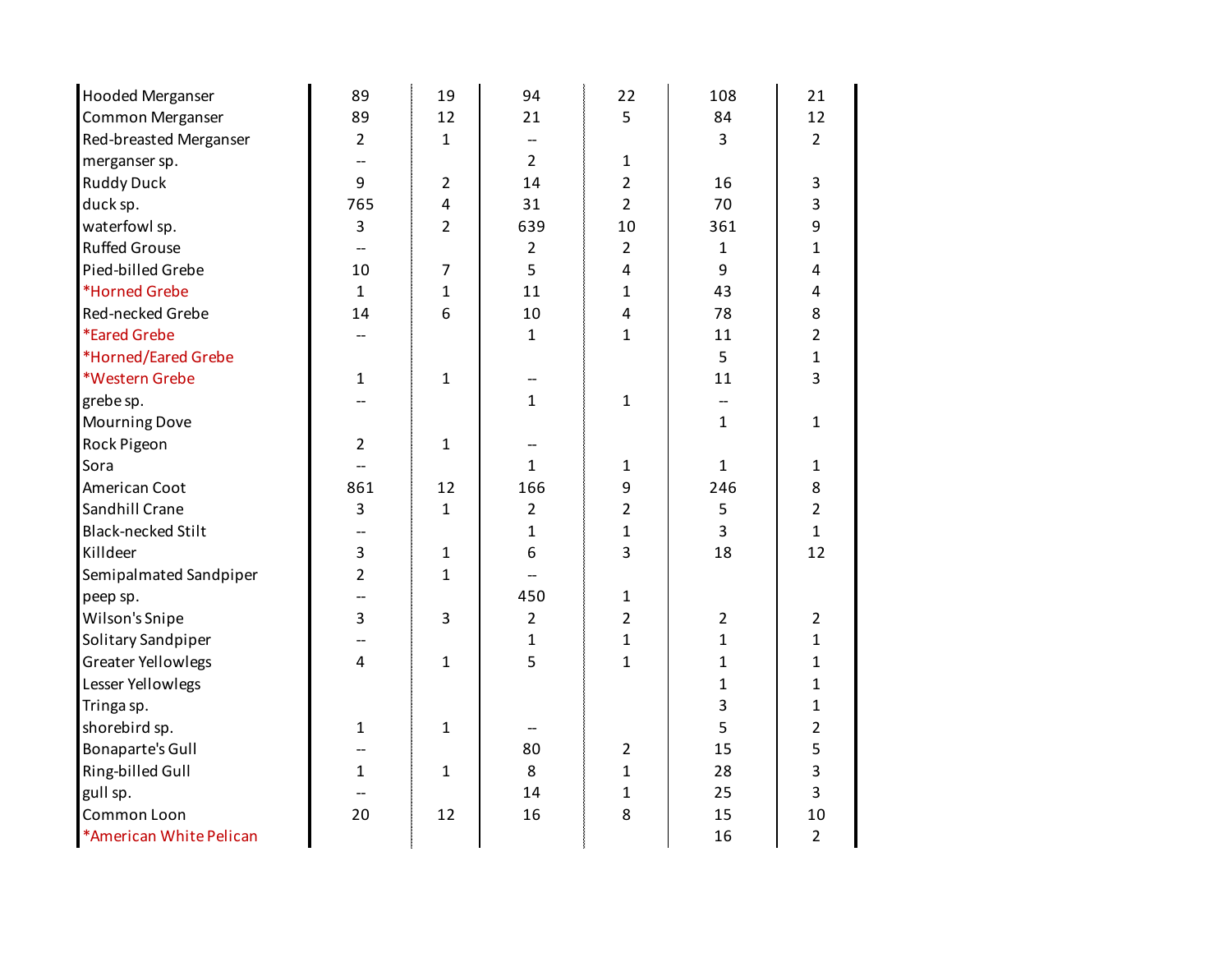| *American Bittern             | $\mathbf{1}$   | $\mathbf{1}$   |                          |                |                |                |
|-------------------------------|----------------|----------------|--------------------------|----------------|----------------|----------------|
| *Great Blue Heron             | 41             | 11             | 22                       | 6              | 44             | 17             |
| <b>Turkey Vulture</b>         | 12             | $\overline{3}$ | $\mathbf{1}$             | $\mathbf{1}$   | $\mathbf{1}$   | $\mathbf{1}$   |
| Osprey                        | 18             | 10             | 22                       | 13             | 22             | 15             |
| Golden Eagle                  |                |                | $\overline{2}$           | $\mathbf{1}$   | $\mathbf{1}$   | $\mathbf{1}$   |
| Northern Harrier              | $\mathbf{1}$   | $\mathbf{1}$   | 5                        | 4              | $\mathbf{1}$   | $\mathbf{1}$   |
| Northern Goshawk              |                |                |                          |                | $\mathbf{1}$   | $\mathbf{1}$   |
| <b>Bald Eagle</b>             | 22             | 13             | 38                       | 21             | 33             | 19             |
| Red-tailed Hawk               | $\overline{2}$ | $\overline{2}$ | $\overline{2}$           | $\overline{2}$ | 4              | 4              |
| Buteo sp.                     |                |                |                          |                | $\overline{2}$ | $\mathbf{1}$   |
| hawk sp.                      |                |                |                          |                | $\mathbf{1}$   | $\mathbf{1}$   |
| <b>Belted Kingfisher</b>      | 4              | 4              | 6                        | 5              | 14             | 8              |
| Red-naped Sapsucker           |                |                | 1                        | $\mathbf{1}$   | 6              | 4              |
| Downy Woodpecker              |                |                | $\overline{2}$           | $\mathbf{1}$   |                |                |
| Hairy Woodpecker              |                |                |                          |                | $\mathbf{1}$   | $\mathbf{1}$   |
| Pileated Woodpecker           | 1              | $\mathbf 1$    | 4                        | $\overline{2}$ | 1              | $\mathbf{1}$   |
| Northern Flicker              | 4              | 3              | 4                        | 3              | 9              | $\overline{7}$ |
| woodpecker sp.                |                |                | 2                        | $\mathbf{1}$   | 4              | 4              |
| American Kestrel              | 3              | $\mathbf{1}$   | 6                        | 3              | 5              | 3              |
| Merlin                        | $\overline{2}$ | $\mathbf{1}$   |                          |                | $\mathbf{1}$   | $\mathbf{1}$   |
| Steller's Jay                 | $\mathbf{1}$   | $\mathbf{1}$   | $\overline{\phantom{0}}$ |                |                |                |
| <b>Black-billed Magpie</b>    | 12             | 5              | 14                       | $\overline{7}$ | 16             | $\overline{7}$ |
| Clark's Nutcracker            | $\overline{3}$ | $\overline{1}$ | $\overline{2}$           | $\mathbf{1}$   |                |                |
| American Crow                 | 25             | 8              | 43                       | 12             | 62             | 15             |
| Common Raven                  | 78             | $\overline{7}$ | 15                       | 6              | 12             | 6              |
| Northern Rough-winged Swallov | 10             | $\mathbf{1}$   | 9                        | 3              | 68             | 8              |
| <b>Tree Swallow</b>           | 20             | $\overline{1}$ | 9                        | $\overline{2}$ | 34             | 6              |
| Violet-green Swallow          | $\overline{2}$ | $\mathbf{1}$   | $\overline{\phantom{a}}$ |                |                |                |
| *Bank Swallow                 | 10             | $\mathbf{1}$   | 12                       | $\overline{2}$ | 5              | $\mathbf{1}$   |
| <b>Cliff Swallow</b>          |                |                | $\overline{7}$           | $\mathbf{1}$   | 10             | $\mathbf{1}$   |
| swallow sp.                   | 37             | $\overline{2}$ | 42                       | 3              | 6              | $\mathbf{1}$   |
| <b>Black-capped Chickadee</b> |                |                |                          |                |                |                |
| chickadee sp.                 | $\overline{2}$ | $\overline{2}$ | $\overline{2}$           | $\mathbf{1}$   | $\overline{4}$ | $\overline{2}$ |
| Red-breasted Nuthatch         |                |                |                          |                | $\overline{2}$ | $\overline{2}$ |
| Pacific Wren                  | $\mathbf{1}$   | $\mathbf{1}$   |                          |                | $\mathbf{1}$   | $\mathbf{1}$   |